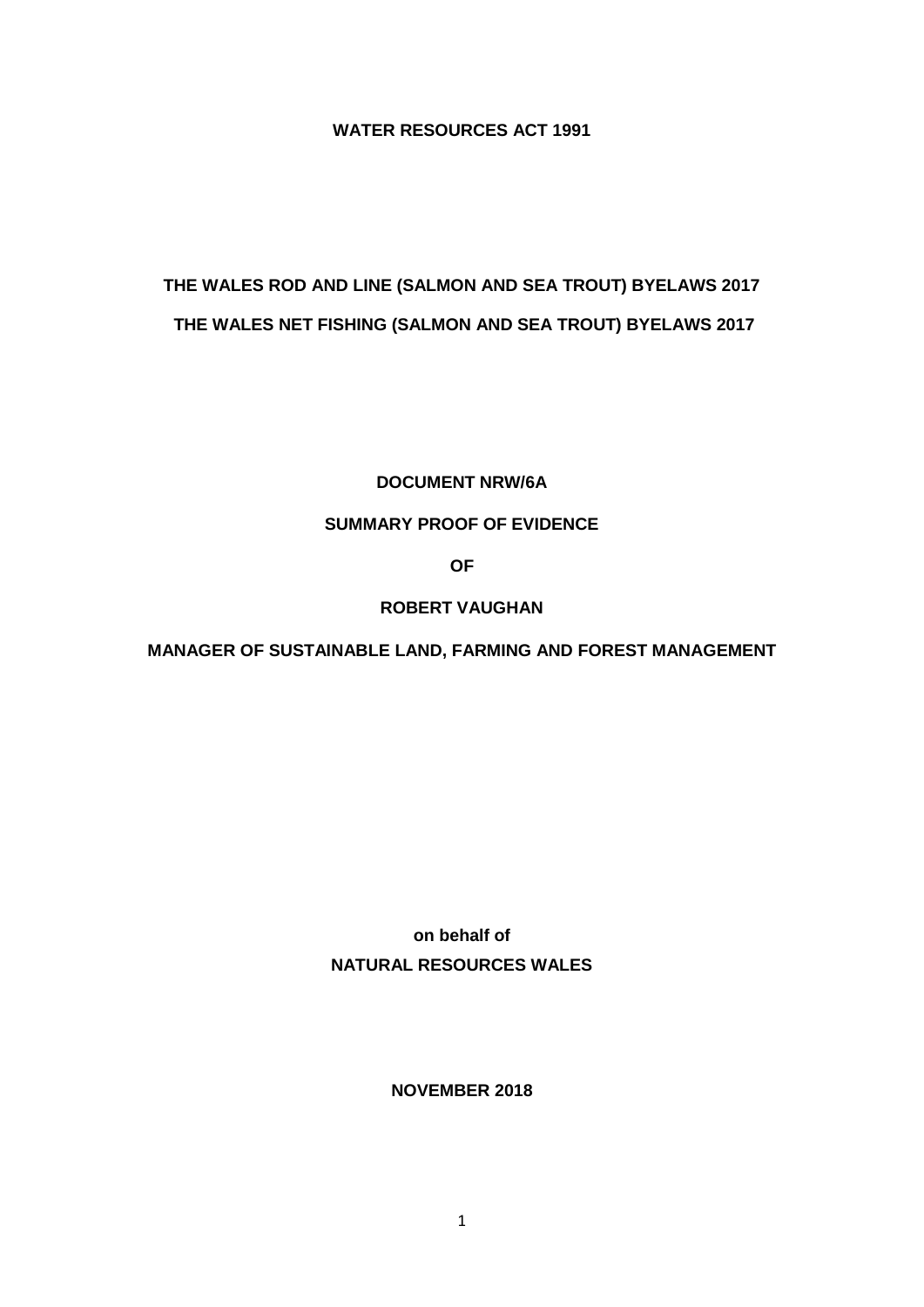## 1 **Personal Background**

- 1.1 My name is Robert Vaughan and I am the Manager of Sustainable Land, Farming and Forest Management for Natural Resources Wales (**NRW**). I have worked for NRW, its predecessor bodies in Wales and for other similar bodies in England for 36 years. During this time, I have worked on surface and groundwater catchment matters, principally the management of surface and ground water resources and quality, forestry policy, agriculture and land-use management, flood risk management, and research and innovation. I have also contributed to national (England and Wales) fora to oversee technical, scientific and policy advances in the sustainable management of catchments and their natural resources. In undertaking these roles I have worked closely with fisheries experts and stakeholders to develop the sustainable management of natural resources which in turn supports the sustainable fisheries management of our catchments.
- 1.2 I am a Master of Science in Water Resources Technology.

#### 2 **Scope of evidence**

- 2.1 Capitalised terms used in this summary proof of evidence that are not defined in the proof are defined in the Glossary appended to the proof of Mr Gough<sup>1</sup>.
- 2.2 My evidence considers the various ways in which land management affects the conditions of rivers in Wales. What happens within a catchment impacts on the way and speed at which rainfall finds its way to surface watercourses. High flow events caused by land management changes that increase runoff have a dramatic impact on erosion and the morphology of rivers. Similarly the flora and fauna, including fish, can be detrimentally impacted. Conversely the loss of water caused by rapid runoff means that flows drop off quickly leading to low river flows in dry periods, again impacting heavily on river fauna.
- 2.3 Rapid runoff can also carry materials such as sediment or nutrients into water courses. With increasing compaction and sealing of our soils these impact on the

**.** 

<sup>1</sup> **NRW/1(D)**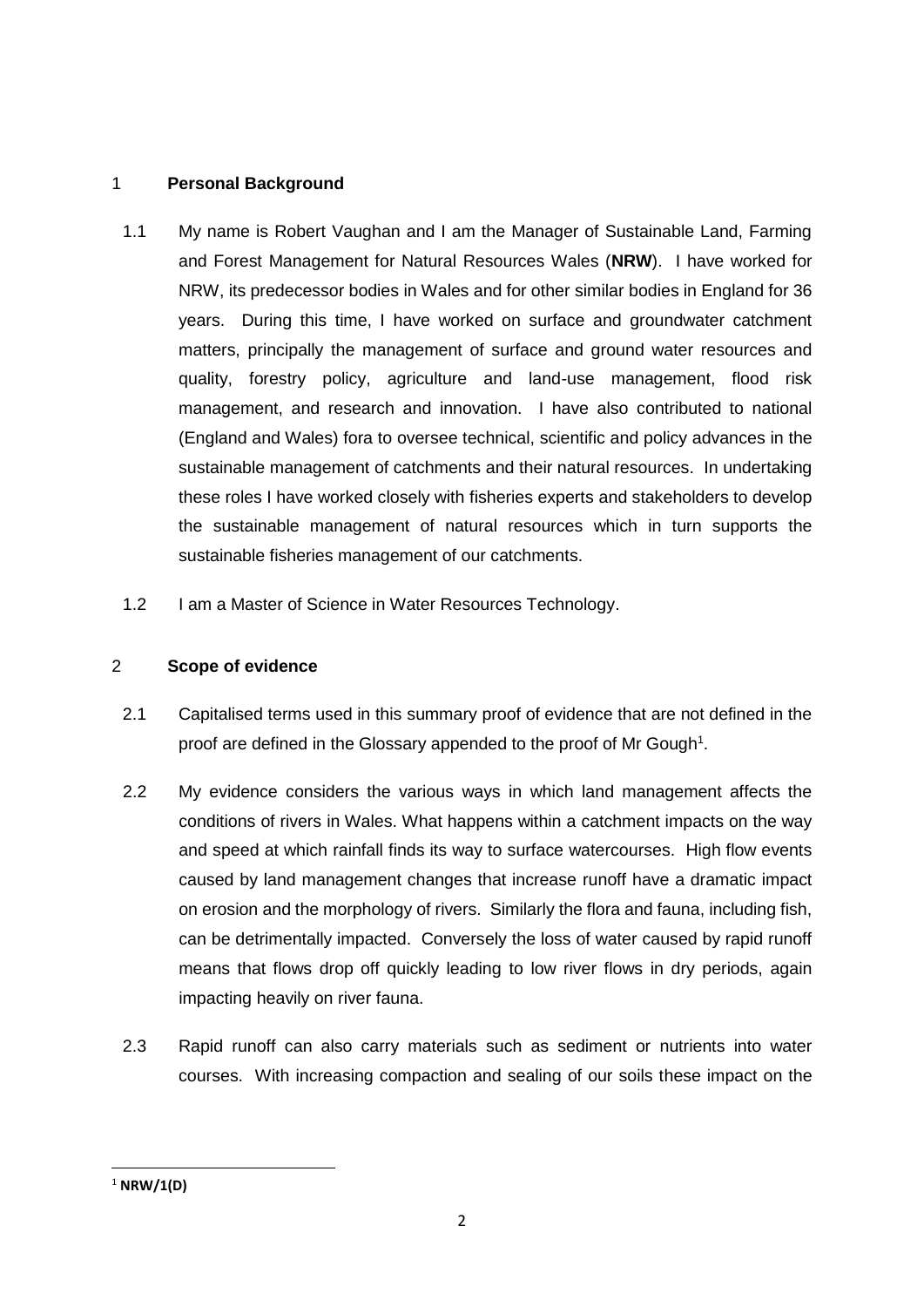quality and condition of rivers and directly damage the condition of the river and pollute the water it contains.

- 2.4 Across Wales our land and our rivers are used as a means of waste and sewerage disposal. In most, but not all cases, regulations control the discharge to limit the impact. However there remain risks of pollution from both permitted discharges, diffuse sources and from accidental discharges.
- 2.5 My evidence also describes how NRW identifies these challenges and what steps are being pursued in order to reduce the impact on fish populations, both in the shortterm and over the longer-term.

#### 3 **Summary and conclusions**

- 3.1 Land management in Wales has, over many hundreds of years, created today's urban and rural landscape. In more recent decades the pace of land use change has increased producing both positive and detrimental impacts on rivers across Wales.
- 3.2 NRW has the role of looking after the natural resources of Wales. It uses the powers provided through Wales, UK and European legislation to achieve the right outcomes. It also recognises the importance of working with others to deliver improvements. To this end NRW has developed close and cooperative relationships across Wales and beyond to effectively recognise and tackle the many environmental challenges.
- 3.3 Restoring ecosystems is, however, a long-term process and NRW needs to manage the expectations of those seeking instantaneous improvements. Where required, changes in business practices and culture, legislation and policy and the commitment of investment, may take time to secure particularly during economically challenging times. As a consequence the following evidence can only ever provide part of the solution required to ensure we have a sustainable fishery. Additionally there will be other challenges we have yet to define and new initiatives that will help overcome them. It will take time to deliver the outcomes needed.
- 3.4 The evidence provided considers initially the impact land management has had on water quantity across Wales. Water volumes, velocity and its availability is key to a healthy environment for fish. Wales has abundant rainfall but the geology, soils and topography encourages rapid run-off so that many rivers experience low flows whenever there are dry periods. Modern land management practices both in our urban and rural landscape has exaggerated this response. The changing climate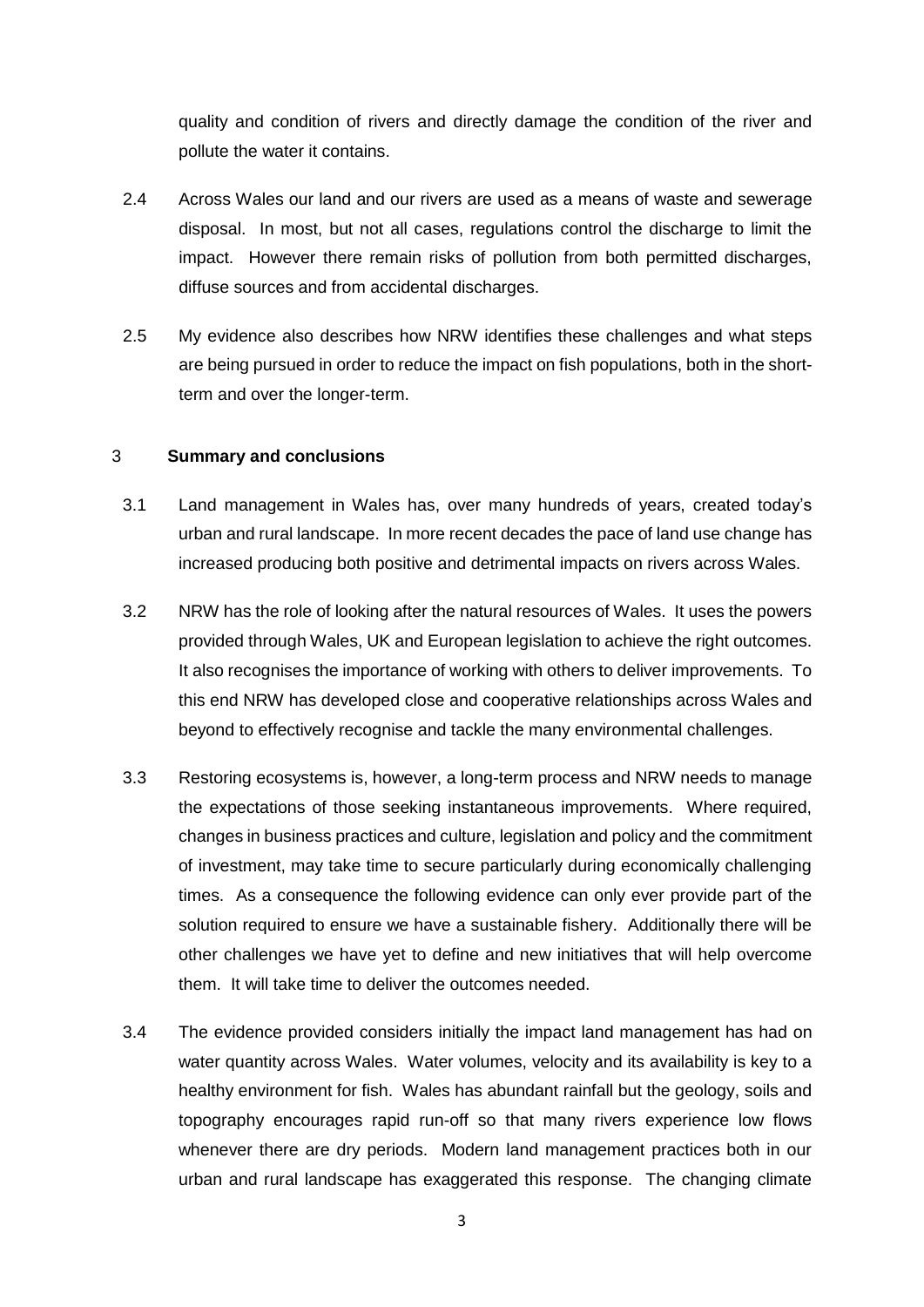adds to this. We now experience rapid storm runoff due to low rainfall infiltration, and dry weather flows are reducing creating more regular drought like conditions. These are detrimental to fish.

- 3.5 To overcome these issues NRW is:
	- 3.5.1 Using reservoirs to store water for subsequent release to supplement low river flows and to adjust extreme river temperature;
	- 3.5.2 Using its water resource powers to control abstractions to ensure water is conserved, augmented, redistributed and the proper use of water is secured; whilst balancing legitimate needs against environmental in-river needs;
	- 3.5.3 Through the Water Framework Directive (**the WFD**) 2 identifying flow and level concerns in water bodies in Wales and developing and delivering solutions;
	- 3.5.4 Adopting and promoting sustainable drainage approaches, both in urban and rural locations and in new and existing developments. This moves away from end-of-pipe solution and tackles runoff where it starts so that water is retained in catchments and slowly released to benefit fish and rivers;
	- 3.5.5 Promoting the Restoring Sustainable Abstractions<sup>3</sup> programme to rectify historic abstractions that may be damaging the environment. This includes installing screens on intakes to prevent fish ingress;
	- 3.5.6 Using its hydro-power guidance which is specifically designed to protect fish;
	- 3.5.7 Using the UK Forest and Water guidelines to deliver best practice forestry operations on the Welsh Government Woodland Estate and influencing the private sector to do likewise.
- 3.6 Water quality is similarly impacted by land management activity and the evidence gathered by NRW and partners shows there has been commendable improvements in Water quality in some areas. It is recognised this has opened up may river stretches where fish have been absent for many years. In other aspects, however, there remains much to do. Many of the improvements stem from the legislative focus and investment in tackling point source discharges such as those from sewage works

**.** 

<sup>2</sup> **LEG/16**

<sup>3</sup> **POL/35**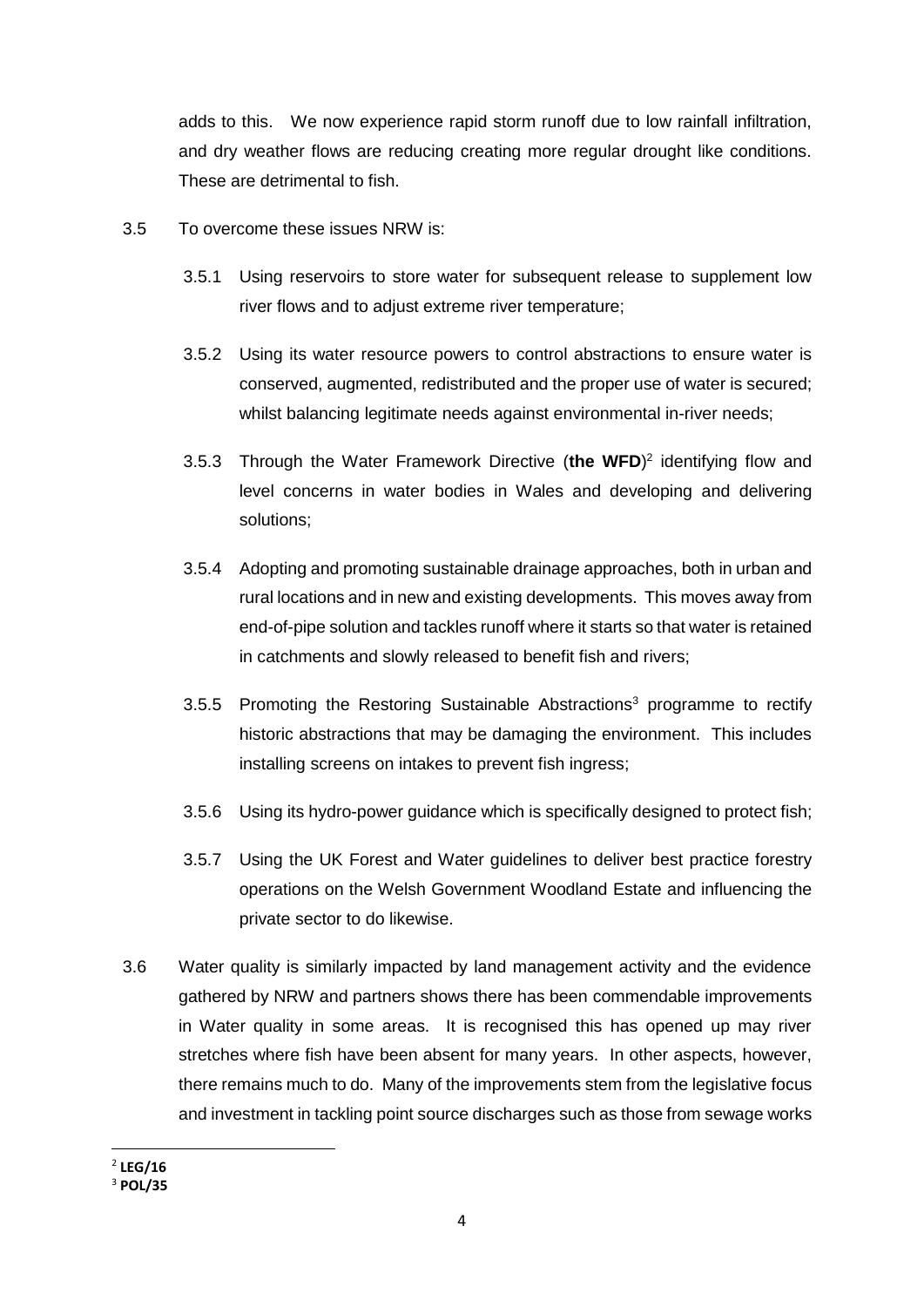and combined sewer overflows. With the success here the focus has moved onto intermittent and smaller discharges. The latter have limited impacts individually, but in combination can cause major quality problems. Combined with the water quantity issues, climate change, air quality impacts and the changes in land management practices we see not only increases in pollution but also increased sediment erosion. These are all having a damaging impact on our fish populations.

- 3.7 To overcome these issues NRW is:
	- 3.7.1 Working with the Water Companies, Water Industry Regulators and Government to introduce programmes for investment to meet statutory environmental requirements;
	- 3.7.2 Adopting sustainable urban drainage systems approaches in urban and rural areas that reduce the rapid runoff of pollution and sediment into watercourses;
	- 3.7.3 Through the WFD<sup>4</sup> identifying quality concerns in water bodies in Wales and developing and delivering solutions;
	- 3.7.4 Implementing an approach to prioritise and tackle the top diffuse pollution issues;
	- 3.7.5 Working with Government to develop regulatory approaches, including applying existing and proposed powers to help reduce the risk from agricultural pollution. Additionally we are advising Government as they prepare for a post Brexit agri–environment scheme, building on the tools already developed during the Glastir programme;
	- 3.7.6 Working with the Agriculture Sector to develop mutual understanding of the root causes of pollution problems and identifying the spectrum of approaches available for driving improvements. These include the full range of NRW regulation approaches: Advice and guidance, investment incentives, farmer led nutrient management, robust formal regulatory approach and promoting innovation;
	- 3.7.7 Tackling acidification on the forestry estate;

**<sup>.</sup>** 4 **LEG/16**